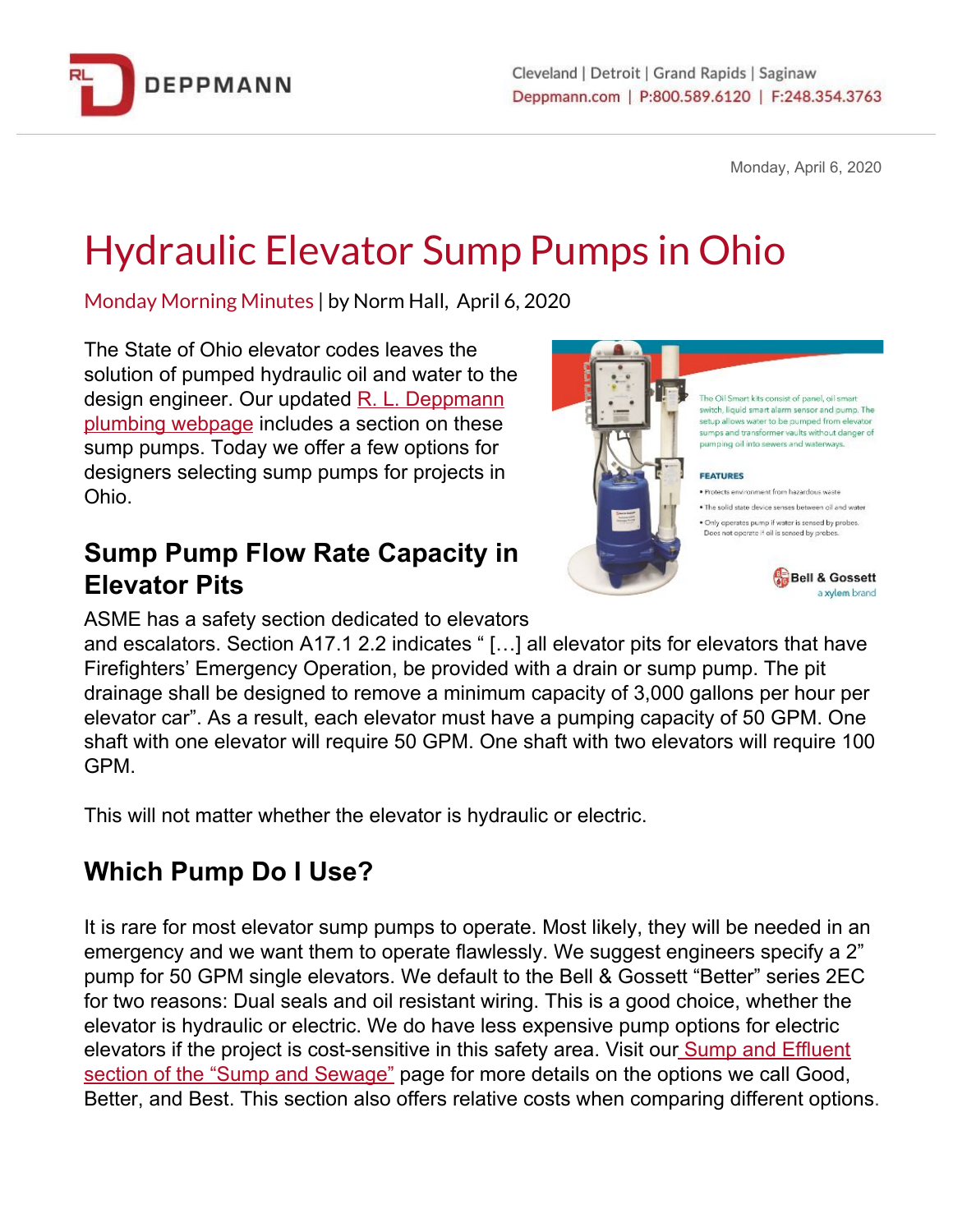Once you have selected a "better" pump, which can handle oil, there are concerns. Th[e](https://bit.ly/2xL2Pzp) Ohio plumbing code [4101:301.6](https://bit.ly/2xL2Pzp) indicates the elevator shaft sump pump should be "…indirectly connected to the plumbing system". If there is oil present, what do you do with the oil? Although the elevator code does not directly address the oil, the EPA is concerned about pumping hydraulic oil into the sewer system.

### **What Do I Need for Sump Pump Controls in Ohio?**

The International plumbing code requires either an oil/water separator or an oil sensing alarm system. The State of Ohio plumbing code (OPC) was modified to delete this requirement. I thank Chip Updyke, the Chief of the Elevator Section of the Ohio Commerce Department, for clarification on this point.

So, the reality is that the engineer may simply specify a properly-sized sump pump for the application with a typical on-off "oil rated" float switch for operation. It would be up to the engineer to design the "indirect connection." It is also up to the engineer or owner to figure out what to do with the oil pumped with the water.

R. L. Deppmann has a solution available for engineers and designers who are looking for an answer to the issue of oil in the water.

#### **A Complete, Ready to Specify Package for Ohio Hydraulic Elevators.**

Obviously, the engineer could install an oil/water separator on the project. Oil/water separators can be expensive to install and locate in the facility. Bell & Gossett offers an oil sensing system that will pump water but shut down in the presence of oil.

The Bell & Gossett ELK elevator sump pump package comes complete with controls and a panel. Everything is included except a main disconnect, pipe, and valves.